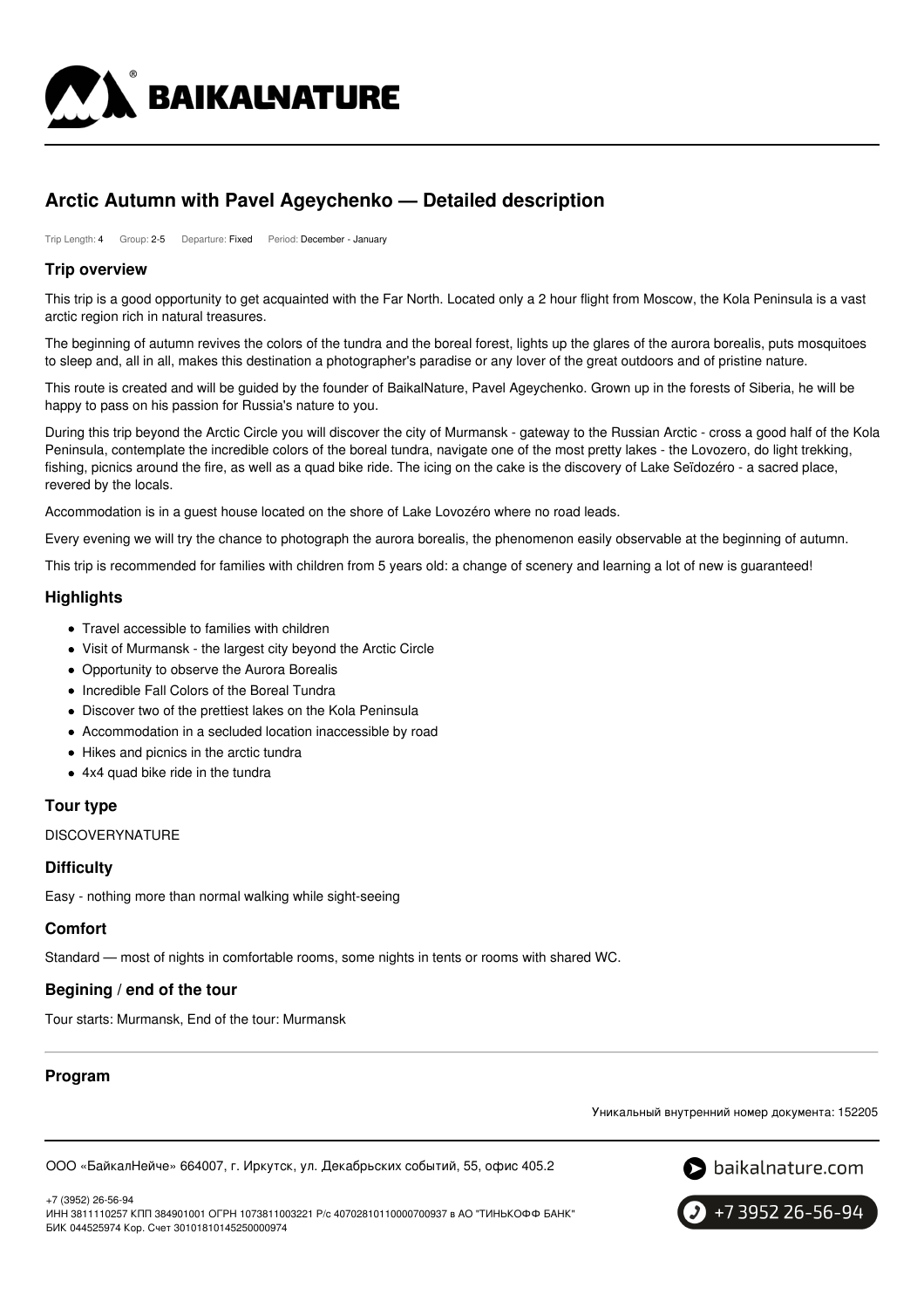

#### **Day 1 — Murmansk - the most important city in the Arctic**

#### 10:30 — Arrival to the Murmansk airport

- 13:00 Lunch (Not included)
- 14:00 Murmansk city-tour
- 19:00 Dinner (Not included)
	- Overnight in the hotel

Hotels: Accommodation in the hotel "Glarus", Murmansk, Twin room Comfort: Comfortable accommodation, WC and bath / shower in room

#### **Day 2 — In the heart of the Kola Peninsula**

- 08:00 Breakfast in the hotel
- 09:00 Transfer to the Lovozero village
- 12:00 Lake crossing by boat
- 14:00 Lunch
- 18:00 Walk in the arctic tundra
- 19:00 Dinner

Overnight in the tourist base Hotels: Yulinskaya Salma, Twin Room Comfort: Comfortable accommodation, WC and shower on the floor

#### **Day 3 — Lake Seidozero**

- 09:00 Breakfast
- 10:00 Excursion to Seïdozero lake
- 13:00 Lunch
- 16:00 Return by boat to the tourist base
- 18:00 Banya (Russian sauna)
- 19:00 Dinner

Overnight in the tourist base

Hotels: Yulinskaya Salma, Twin Room Comfort: Comfortable accommodation, WC and shower on the floor

#### **Day 4 — Around Lake Lovozero**

- 09:00 Breakfast
- 10:00 ATV 4x4 ride
- 13:00 Lunch

14:00 — Crossing of the lake

14:30 — Transfer to Murmansk

#### **Departures**

| <b>Start</b> | End        | Basic price per person |
|--------------|------------|------------------------|
| 08.10.2020   | 11.10.2020 | 38000.00 RUB           |
| 15.10.2020   | 18.10.2020 | 38000.00 RUB           |
| 29.10.2020   | 01.11.2020 | 38000.00 RUB           |

Уникальный внутренний номер документа: 152205

#### ООО «БайкалНейче» 664007, г. Иркутск, ул. Декабрьских событий, 55, офис 405.2



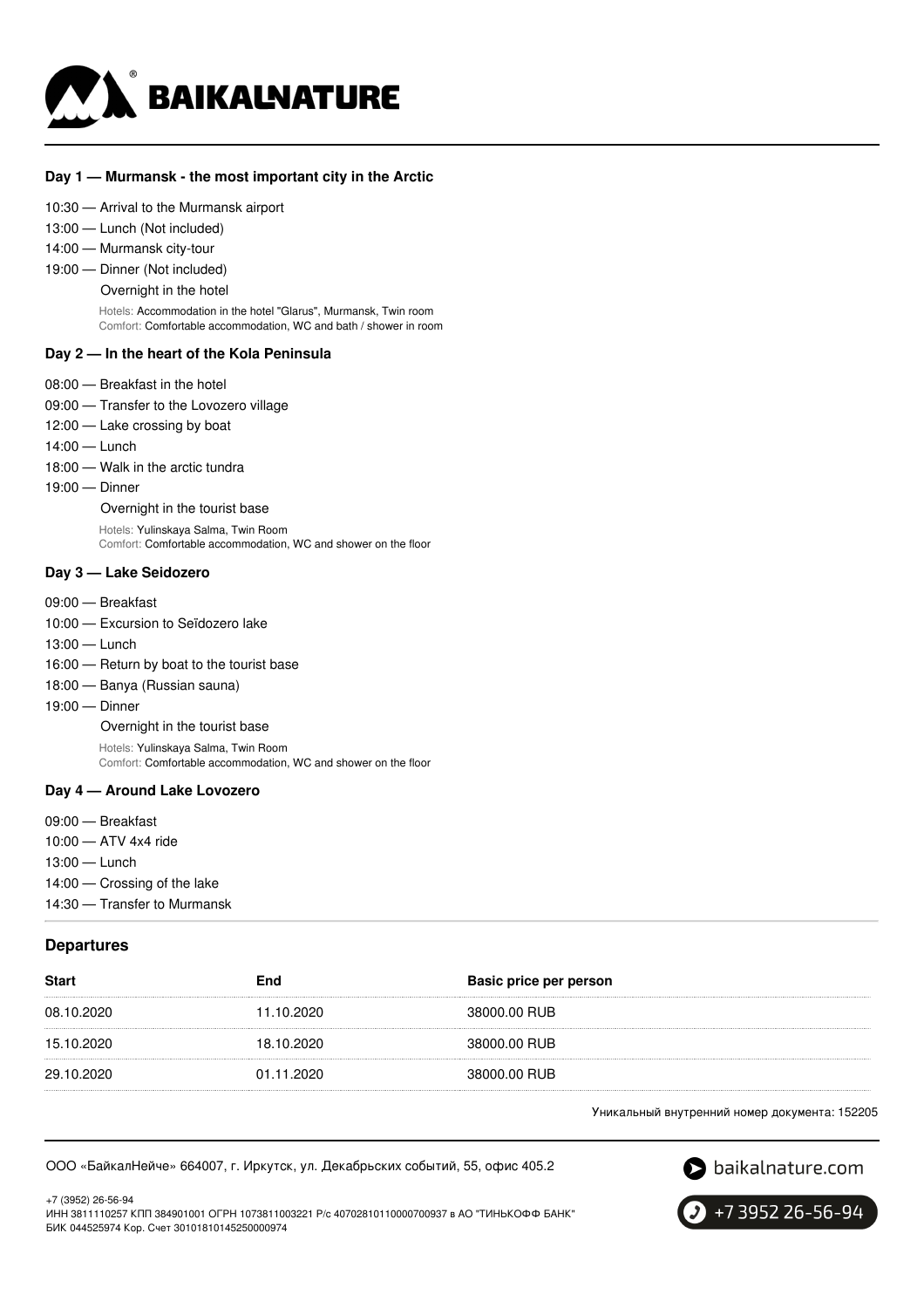

## **Note**

The price is calculated for a group of 4 people or more. If the number of participants is lower, the price is subject to change. Single supplement 5,000 rubles.

## **What's included**

**Price includes**

- Accommodation as per itinerary
- Transport as per itinerary
- Excursions and visits as per itinerary
- Transfer from airport / railway station on first day
- Transfer to airport / railway station on last day
- Letter of invitation
- Meals according to the program
- English-speaking guide services

## **Checklist & Equipment**

We recommend you to pack all your stuff in two bags: a small backpack and a large travelling bag.

SMALL BACKPACK: will be useful for carrying your personal belongings during the day (camera, film, personal medication, bottled water, etc.) You will also use it as hand luggage during air travel for all your heavy (to lighten the travel bag in the luggage compartment), fragile (camera, etc.) and necessary (toilet bag, etc.) things.

BIG TRAVEL BAG or BIG BACKPACK: must contain the rest of your stuff. It will be in the luggage compartment during the flight. It will be transported by vehicles.

### **Recommended checklist**

Sunglasses Raincoat or wind and waterproof shell jacket (with hood !) Thermal underwear POLARTEC or similar pullover Trekking pants **Shorts** T-shirts **Socks** Comfortable walking shoes (like Vibram or similar) Flip-flops for banya Fleece jacket or warm sweater Warm gloves or mittens Important travel documents: Passport and visa, original or electronic airplane tickets (with a sets of photocopies kept separately), bank card Tick and mosquitoes repellent spray

## **Meals**

Homestay cuisine based on fresh products. If you are a vegetarian or have any particular preferences, please let us know, so we could adapt the menu.

## **Visa**

You need a tourist visa to travel to Russia. It can be issued for a maximum period of 30 days. Your passport has to be valid for at least six

Уникальный внутренний номер документа: 152205

ООО «БайкалНейче» 664007, г. Иркутск, ул. Декабрьских событий, 55, офис 405.2



+7 (3952) 26-56-94 ИНН 3811110257 КПП 384901001 ОГРН 1073811003221 Р/с 40702810110000700937 в АО "ТИНЬКОФФ БАНК" БИК 044525974 Кор. Счет 30101810145250000974



**Price does not include**

- Personal expenses and tips
- Visa fees and travel insurance
- Airline tickets